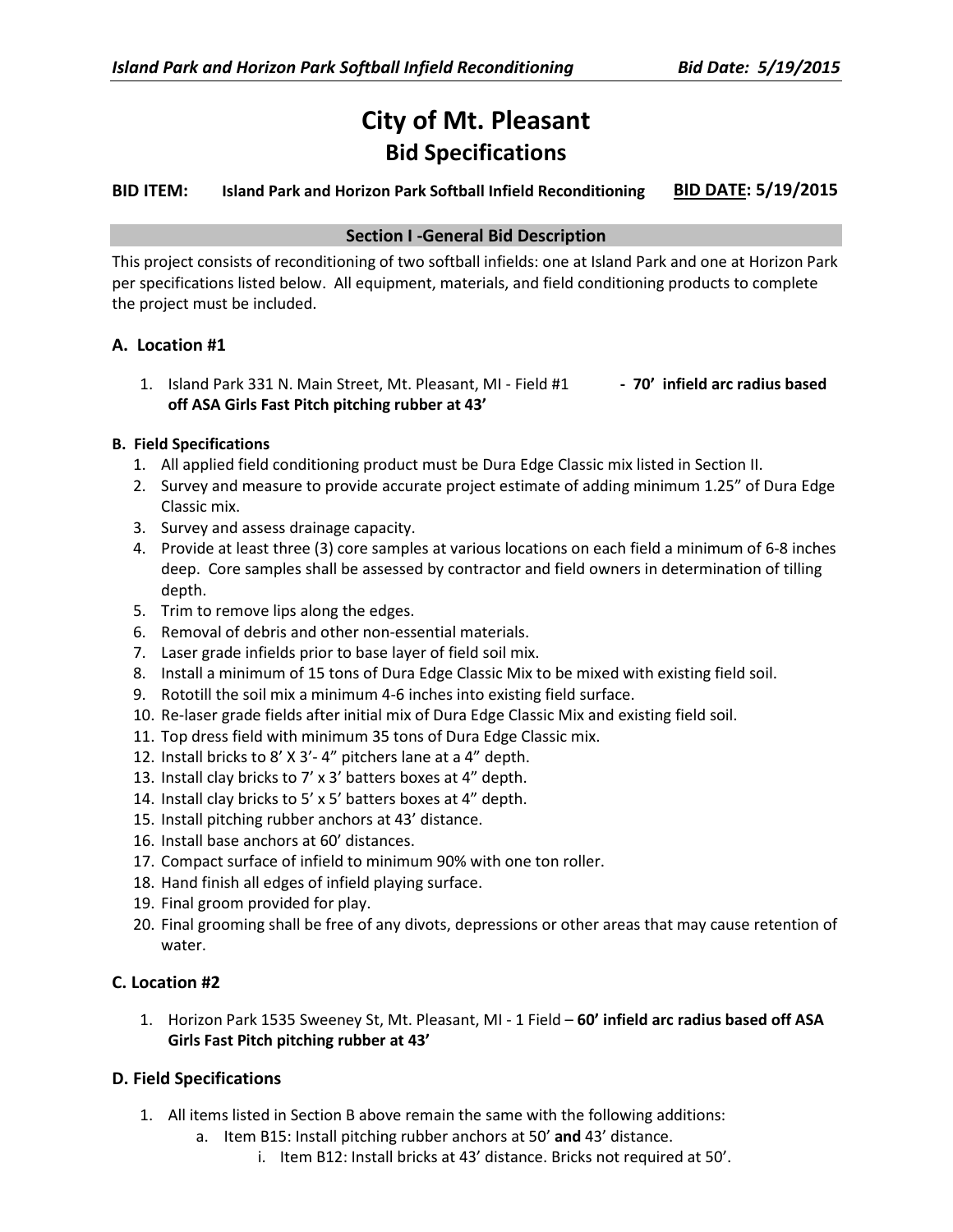b. Item B16: Install anchors at 60' and 70' distance.

#### **Section II – Field Conditioner Product Specifications**

1. Dura Edge Classic Mix

#### **Section III - Mound and Batter's Box Clay Product Specifications**

1. 4"x 8" x 2 ½" Bricks

#### **Section IV – Bid Alternate – Horizon Park Only**

Provide Costs for field reconditioning per specifications listed above in Sections I – III for Horizon Park with the following additions:

- 1. Expand infield from 60' to 70' arc radius based on a 43' pitching rubber.
	- a. Remove sod and subsoil in expansion area.
	- b. Fill and compact with new material matching existing infield.



# **Section V - Installation – Contractor Qualifications**

- 1. Installer of product shall provide a minimum of 4 documented successful installations of projects that are similar and use similar material.
- 2. Installer must have documented experience in laser grading skinned softball infields.
- 3. Installer shall provide a minimum of 3 reference contacts complete with phone number and email for investigation and verification.
- 4. Installer must have experience using all hardware and equipment needed to complete project per specifications.

#### **Section VI - Installation – Contractor Responsibilities**

- 1. Materials for Island Park may be stored at Pickens Field per owner's restrictions. Pickens Field is located directly across the river from Island Park and is approximately a half mile by road.
- 2. There is a 50 ton weight limit on the Lincoln Street Bridge used to access Island Park.
- 3. Materials for Horizon Park may be stored onsite per owner's restrictions.